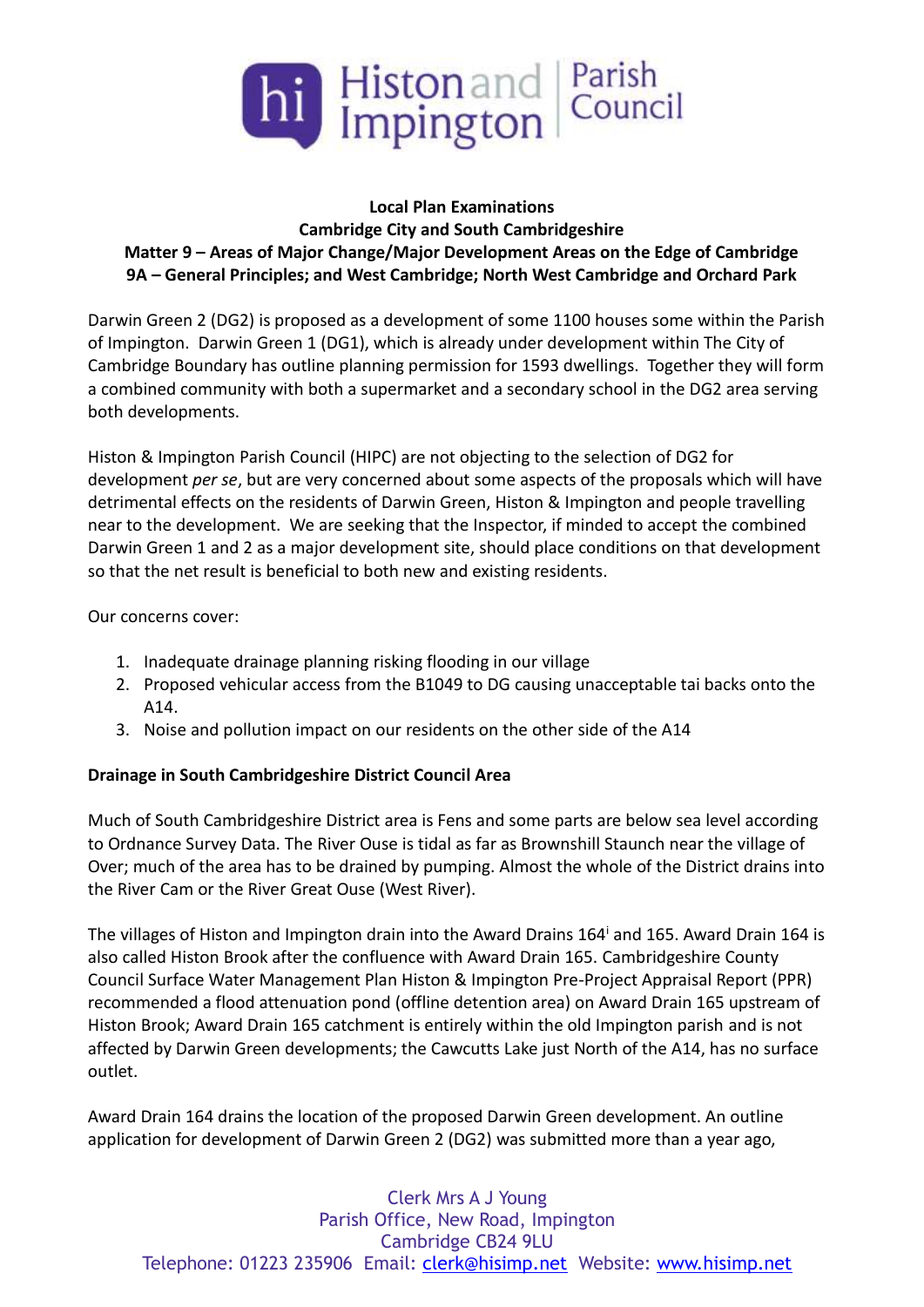including the drainage proposals which were later withdrawn because of poor presentation. The proposed drainage attenuation ponds fall within the District. Applications for the ancillary works have been submitted but we have not yet been advised of the final location of the attenuation ponds. Initially the calculated discharge into Award Drain 164 was less than 10 litres/second, and it was proposed that a flow control structure should be built to limit the flow to that figure. The latest designs show the calculated discharge is 78.9 litres/second (for a 100 year return period of 100 years plus an allowance of 30 % for climate change), the allowable discharge rate is 78.2 litres/second. This is considerably above the initial calculation of less than 10 litres/second.

In view of the uncertainty of the above figures it is worth pointing out that the Report:

*Darwin Green 1, Cambridge City Council Outline Planning Permission ref 07/0003.OUT, Condition 34 – Surface Water Strategy.*

and

*South Cambridgeshire District Council Planning Permission ref S/0001/07/F, Condition 6 – Surface Water Strategy was modified twice between January 2014 and April 2014, (Revision E)*

These give indications of the lack of confidence in the calculations.

Apart from the recommended flood attenuation pond on Award Drain 165, (see above), the Surface Water Management Plan Histon & Impington Pre-Project Appraisal Report dated 14th September 2014 (PAR) also recommended *'Widening the cross-section of Award Drain 164 reaches upstream of the urban area to store flood flows and provision of a flow control structure to maximise upstream flood storage and reduce pass forward flows downstream'*. The PAR also stated that *'The A14 highway drainage system was not readily available so no representation has been made in the model for drainage along this road'*.

This further emphasises the doubts that remain on drainage. Moreover the Histon Brook flows into Beck Brook. Beck Brook is notorious for flooding in Girton and the connected Oakington Brook floods the village of Oakington. These do not appear to be considered in the simulation models (they are outside the area, even though the confluences are within 500 m of the parish boundary).

The adoption of Sustainable Urban Drainage Systems (SUDS) may reduce the intensity of flooding by local storage. However in this area the groundwater table is so high that little surface water seeps downwards. SUDS do not make the water disappear, the maximum flood level is reduced, but the length of time of flood is extended; the water has still to flow away. Therefore one storm may overlap with the effects of the previous storm causing the water levels to rise above the levels projected by the model of a single event. Most simulation models do not consider this situation. There is great uncertainty about the effectiveness of SUDS in this locality.

Finally it must be borne in mind that the District is mainly in one catchment and must be considered as a whole, events in Linton or Ashwell may raise water levels in the River Cam which, in turn raise water levels in the Great Ouse and Cottenham Lode.

Clerk Mrs A J Young Parish Office, New Road, Impington Cambridge CB24 9LU Telephone: 01223 235906 Email: [clerk@hisimp.net](mailto:clerk@hisimp.net) Website: [www.hisimp.net](http://www.hisimp.net/)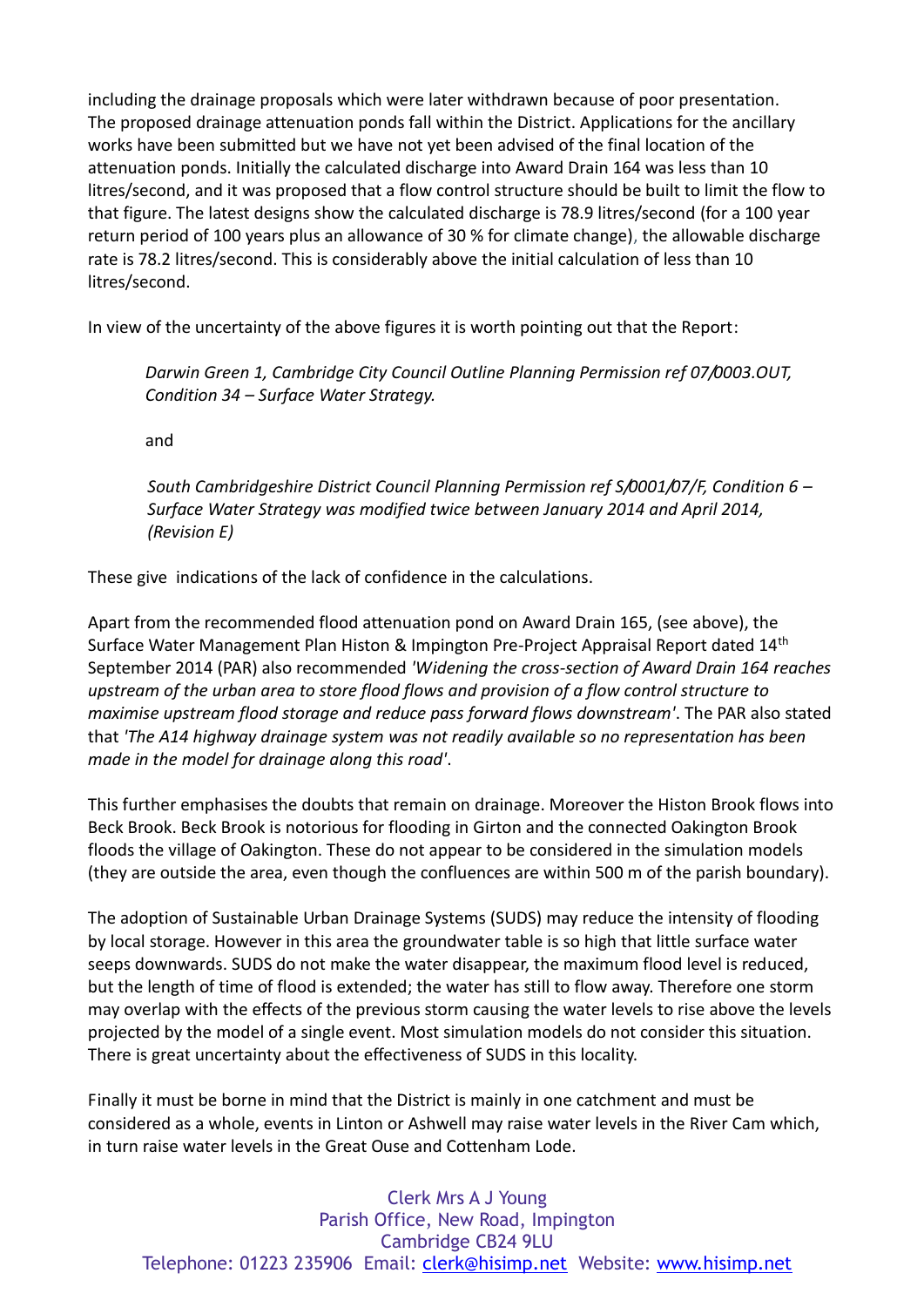### **Vehicular Access**

The proposal is for the already granted permission for access from Cambridge Road, Impington (mistakenly labelled as Histon Road, Cambridge in many of the documents) to be built as per the plan for DG1 only. For clarity, we will always refer to the road as B1049.

The plan stated that the main entrance to the DG community would be from Huntingdon Road with a subsidiary access from Cambridge Road. The plans indicate this to be so in the scale of the proposals (two lines of exit traffic at Huntingdon Road, one onto B1049). We contend it is where people want to travel which will determine which access is used most. Since the DG1 permission in 2007 there have been considerable developments that will shift that balance. We also comment that the designed layout will considerably reduce traffic flows into Cambridge in peak hours and lead to tail backs on the A14

The area of the proposed junction is shown in the following from Google Earth.



The picture (which is quite dated but the road layouts are current) shows the roundabout over the A14 with the B1049 crossing over. 120m south of the roundabout is a major traffic controlled

Clerk Mrs A J Young Parish Office, New Road, Impington Cambridge CB24 9LU Telephone: 01223 235906 Email: [clerk@hisimp.net](mailto:clerk@hisimp.net) Website: [www.hisimp.net](http://www.hisimp.net/)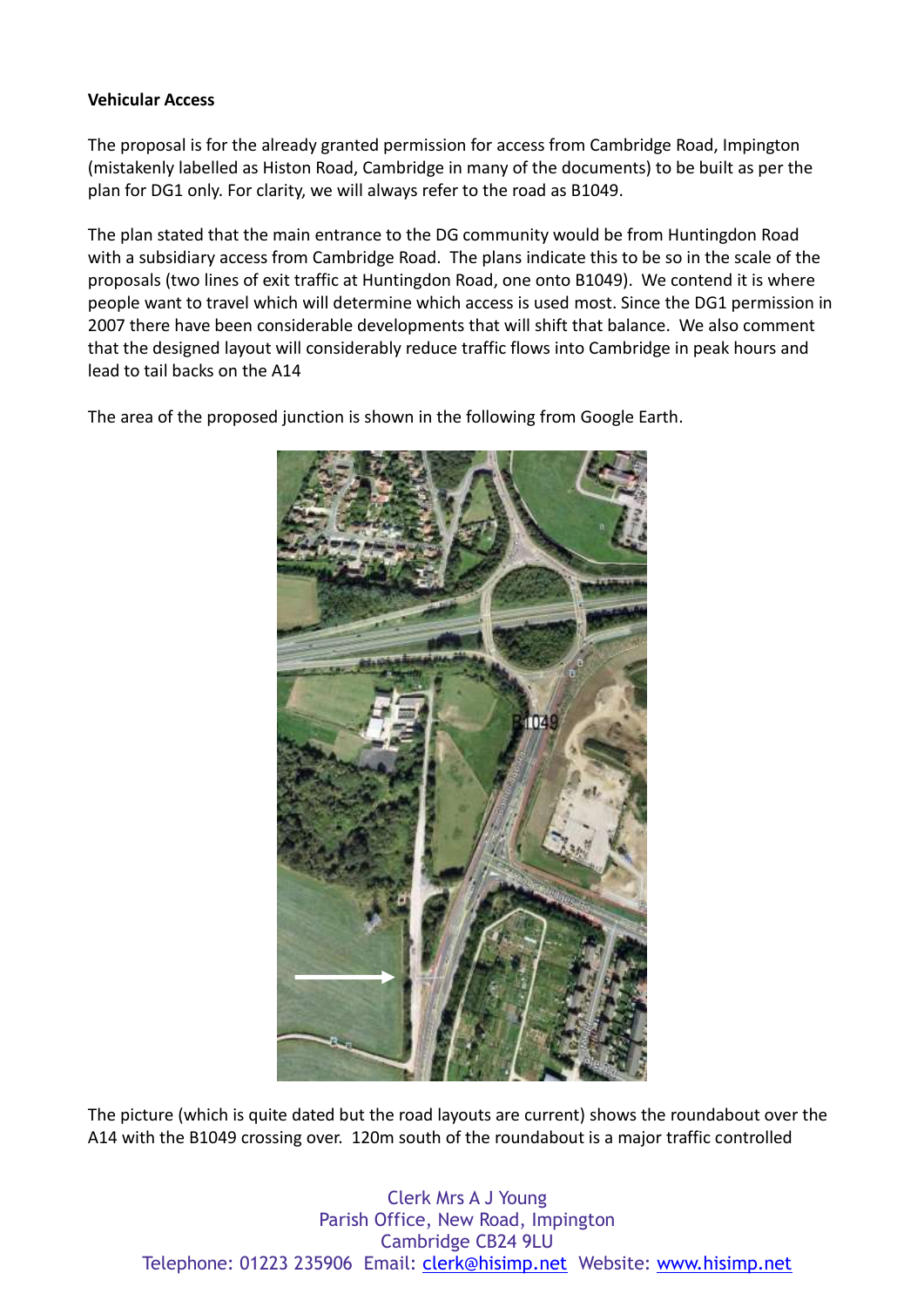junction with inwards traffic splitting 80/20 percent further on down the B1049 and left onto Kings Hedges Road.

80m further on there is a white line in the picture on the B1049 showing the line of the proposed access road into the combined DG site. The superimposed white arrow points to the location of the proposed junction.

Currently:-

- 1. Entering onto the A14 roundabout from the B1049 in the morning the traffic is heavier than on the A10 junction onto the A14 which is 2km west
- 2. Traffic moving southwards to the Kings Hedges Road traffic lights frequently on a normal morning backs up to the roundabout on the A14.
- 3. On wet days many who use bicycles transfer to cars and the traffic is much worse: the vaunted high use of cycles to work is much reduced in wet weather.

It is clear, not requiring any vehicle counts that the current arrangement is close to capacity.

With the same volume of traffic as current, adding an extra junction with traffic lights so close beyond the Kings Hedges Road junction would of itself cause further delays and backing up to the A14. If the traffic light sequence on the new lights allows for traffic to access and exit DG then impact will be greater. Additionally the new development will inevitably increase the traffic flows down and across the B1049.

Currently the back-ups do on occasion cause backing of traffic beyond the access ramps from the A14 and on to the main carriageway of the A14. The current proposals for improving the A14 will only partially alleviate the situation and HIPC believes the net effect of the DG junction, the extra traffic and the A14 upgrade will be a worsening of the current situation. Planning to have dangerous tail backs onto a major trunk road is not acceptable.

The planning permission (S/0001/07/F) for the access for DG1 was granted *'without having to take into account other proposed but not yet granted developments'*

We note, since that date, the proposals on DG and other sites have been progressed:

- 1. There will be a secondary school on DG2 and many pupils (and staff) will come from outside DG
- 2. There will be a supermarket, with both deliveries and customers from such areas as our villages, Orchard Park and North Cambridge
- 3. Orchard Park has been developed, not as originally intended to include commercial development but almost solely as residential with two hotels and a few shops, causing greater out traffic flows through the Kings Hedges Road junction
- 4. The new Northern Cambridge Railway Station, we are told will create 15,000 jobs but have very little residential accommodation
- 5. The Science Park and more notably the areas on the other side of Milton Road have considerably expanded the employment opportunities
- 6. The North West Cambridge site is being developed and anybody working or visiting there

Clerk Mrs A J Young Parish Office, New Road, Impington Cambridge CB24 9LU Telephone: 01223 235906 Email: [clerk@hisimp.net](mailto:clerk@hisimp.net) Website: [www.hisimp.net](http://www.hisimp.net/)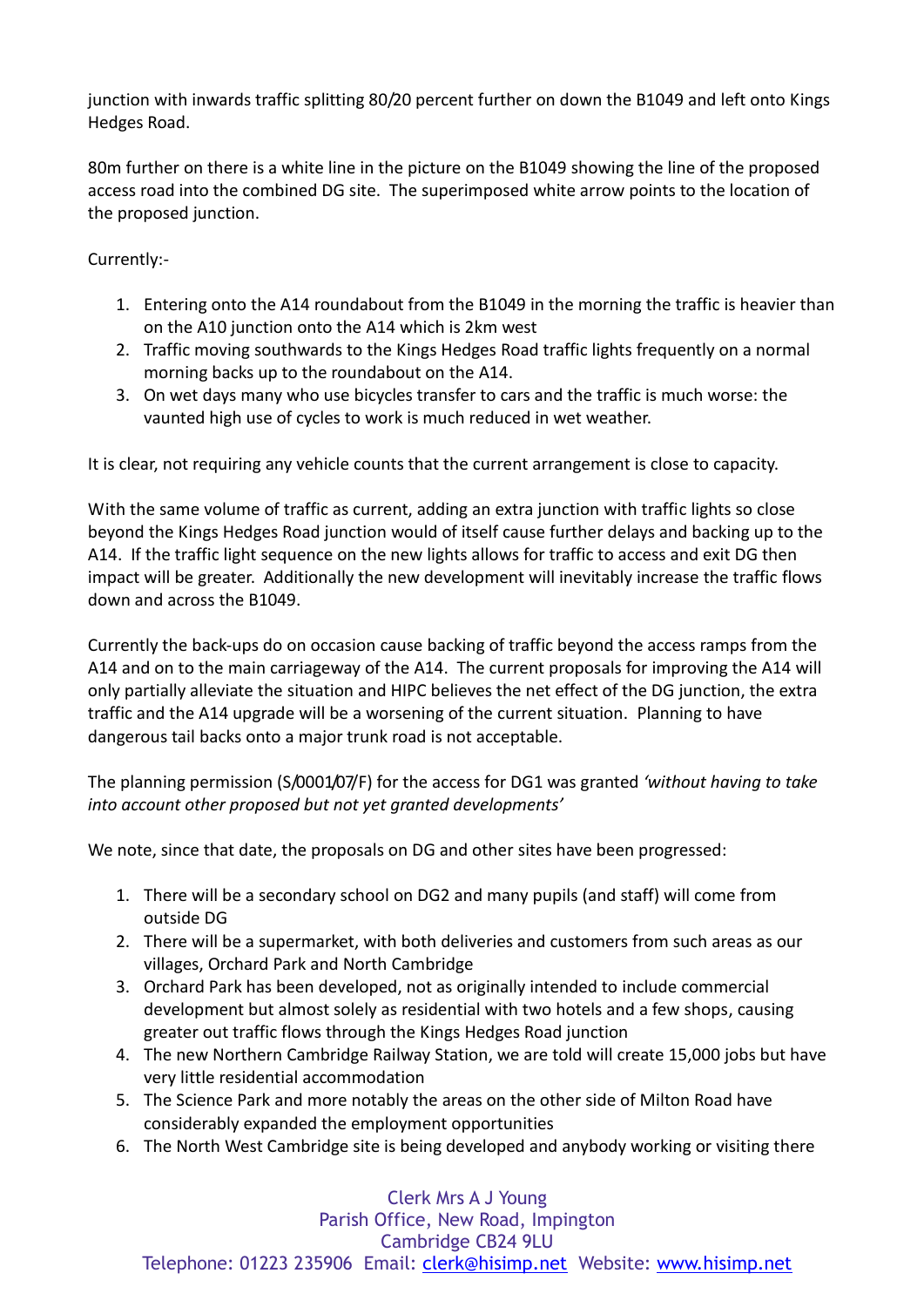from east of the B1049 junction will naturally pass through DG to get there to avoid a considerable detour, having a 20mph speed limit and a dog leg junction in the site will have minimal impact on the advantage of this direct route.

It would be foolish to assume everybody was able to live in the most advantageous place for work. Some families will have two or more work locations, some will change employment (without moving house) House buying economics and availability will mean even newcomers to the area will often have to live a distance from work. Hence, those moving to DG will include many who need to access employment sites along the northern City boundary to the east, and there will be many living due east who will access the North West Cambridge site through DG (and hence need to traverse the new junction)

All of the above indicates to us that the traffic volumes at the existing Kings Hedges Road junction on B1049 and the proposed new junction will increase significantly. The B1049 access to DG will be used significantly.

Given the inevitability of the proposed junction being proved to be inadequate, HIPC earnestly requests that the development of DG2 demands a better design access from the outset.

#### **Noise and Pollution**

Many of our current residents are already suffering from the impact of the increased traffic since development of the A14 in the 1970's.

Lone Tree Avenue is already a Noise Priority Area and in an Air Quality Management Area. The figures from the monitoring station by the A14 roundabout show persistent dramatic levels of PM<sub>10</sub> pollution. The data for 2014 is shown in the following graph (blanks indicate no data available) from the web set for the official monitoring station.



Clerk Mrs A J Young Parish Office, New Road, Impington Cambridge CB24 9LU Telephone: 01223 235906 Email: [clerk@hisimp.net](mailto:clerk@hisimp.net) Website: [www.hisimp.net](http://www.hisimp.net/)